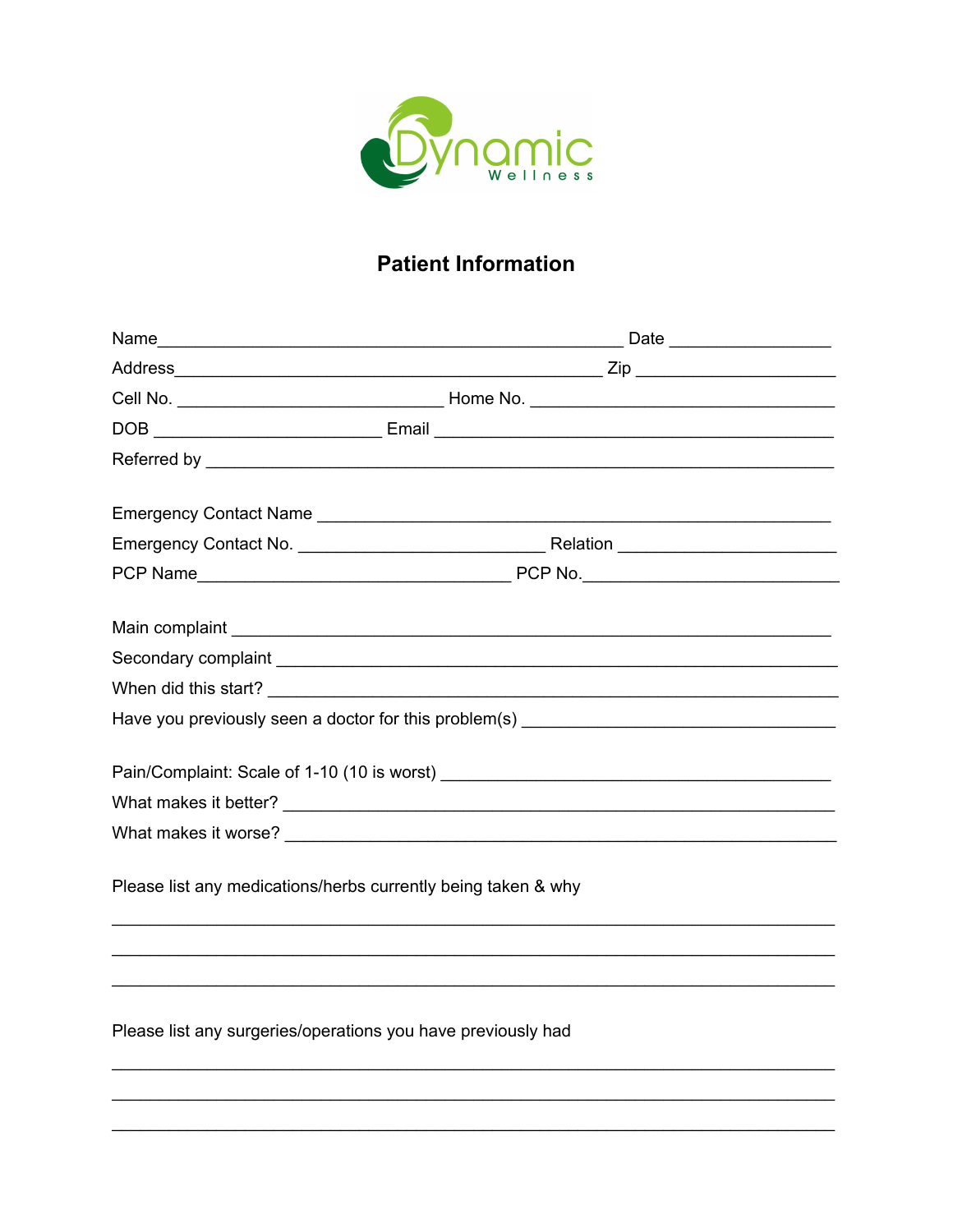#### **PLEASE READ AND SIGN**

I consent to acupuncture treatments and other procedures associated with the practice of traditional Oriental medicine provided by Dynamic Wellness Inc. I have discussed the nature and purpose of my treatment with the member of the clinical staff named above. I understand that methods of treatments may include but are not limited to: acupuncture, moxibustion, cupping, electrical stimulation, AMMA Therapy, and Tui Na . I have been informed that acupuncture is a safe method of treatment, but that it may have side effects, including bruising, numbness, or tingling near the needling sites that may last a few days, and dizziness or fainting. Unusual risks of acupuncture include spontaneous miscarriage, nerve damage and organ puncture, including lung puncture(pneumothorax). Infection is another possible risk, although the site uses sterile, disposable needles and maintains a clean and safe environment. I understand that while this document describes the major risks of treatment, other effects and risks may occur.

I will notify the clinical staff member who is caring for me if I am pregnant. I do not expect the clinical staff to be able to anticipate and explain all possible risks and complications of treatment, and I wish to rely on the clinical staff to exercise judgement during the course of treatment which the clinical staff thinks at the time, based on the facts known to them, is in my best interests.

By voluntarily signing below I show that I have read, or have had read to me, this consent to treatment, have been told about the risk and benefits of acupuncture and other procedures, and have had an opportunity to ask questions. I have read this form and freely give permission to receive acupuncture.

Date and the set of  $\sim$ 

Signature of Patient or Representative

Print name of Patient or Representative **Example 2018** 



This office is HIPPA compliant. This and all patient information is kept strictly confidential. Your written request is required to authorize release to any other party.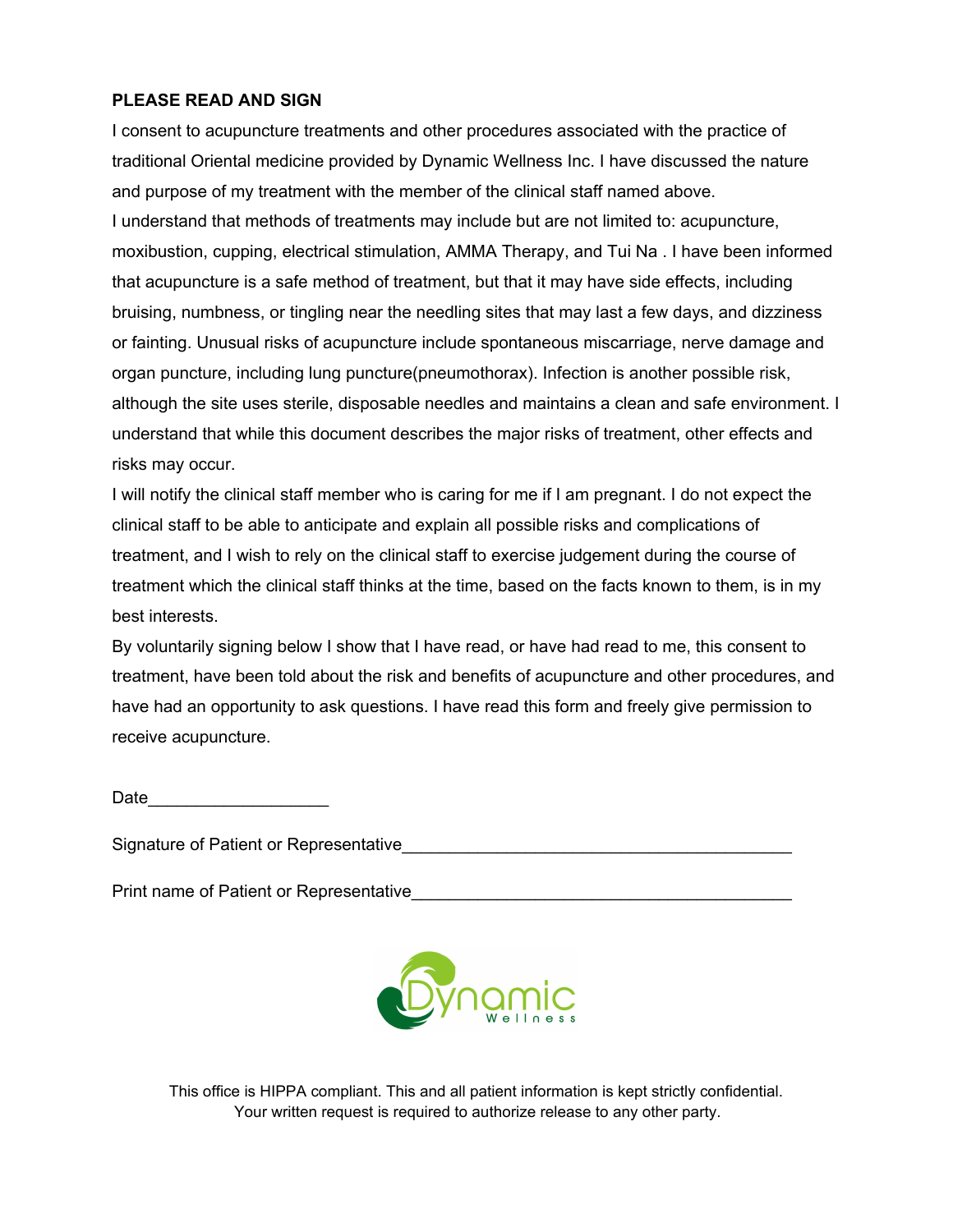

## **Insurance Verification Form**

If insured information is different from patient information please complete the following:

| <b>Primary Insurance</b>          | <b>Secondary Insurance</b> |      |  |
|-----------------------------------|----------------------------|------|--|
| Name                              |                            | Name |  |
|                                   |                            |      |  |
| Group# __________________________ |                            |      |  |
|                                   |                            |      |  |

Provider # \_\_\_\_\_\_\_\_\_\_\_\_\_\_\_\_\_\_\_\_\_ Provider# \_\_\_\_\_\_\_\_\_\_\_\_\_\_\_\_\_\_\_\_\_\_\_\_\_\_\_

I request that payment of authorized medical benefits be assigned on my behalf to Dynamic Wellness Inc./Andrea Conte LAc, for services furnished to me by her or under her supervision. I authorize any holder of medical information about me to release to my insurance carrier and its agents any information needed to determine these benefits payable for related services. To avoid misunderstandings regarding acupuncture and insurance we wish our patients to know that all professional services rendered are charged directly to the patient and that patients are personally responsible for payment of fees unless other arrangements are made in advance. We will prepare necessary forms to obtain your benefits from insurance companies. We do not render our services on the basis that insurance companies will pay for all of our fees. Should your account be tendered to a collection agency for non-payment, regardless of reason, you will be assessed and charged the exact collection fee charged to us to collect your account.

 $\overline{\phantom{a}}$  , and the contribution of the contribution of the contribution of the contribution of the contribution of the contribution of the contribution of the contribution of the contribution of the contribution of the

I have read the above statement and fully understand its meaning and signify by my signature below.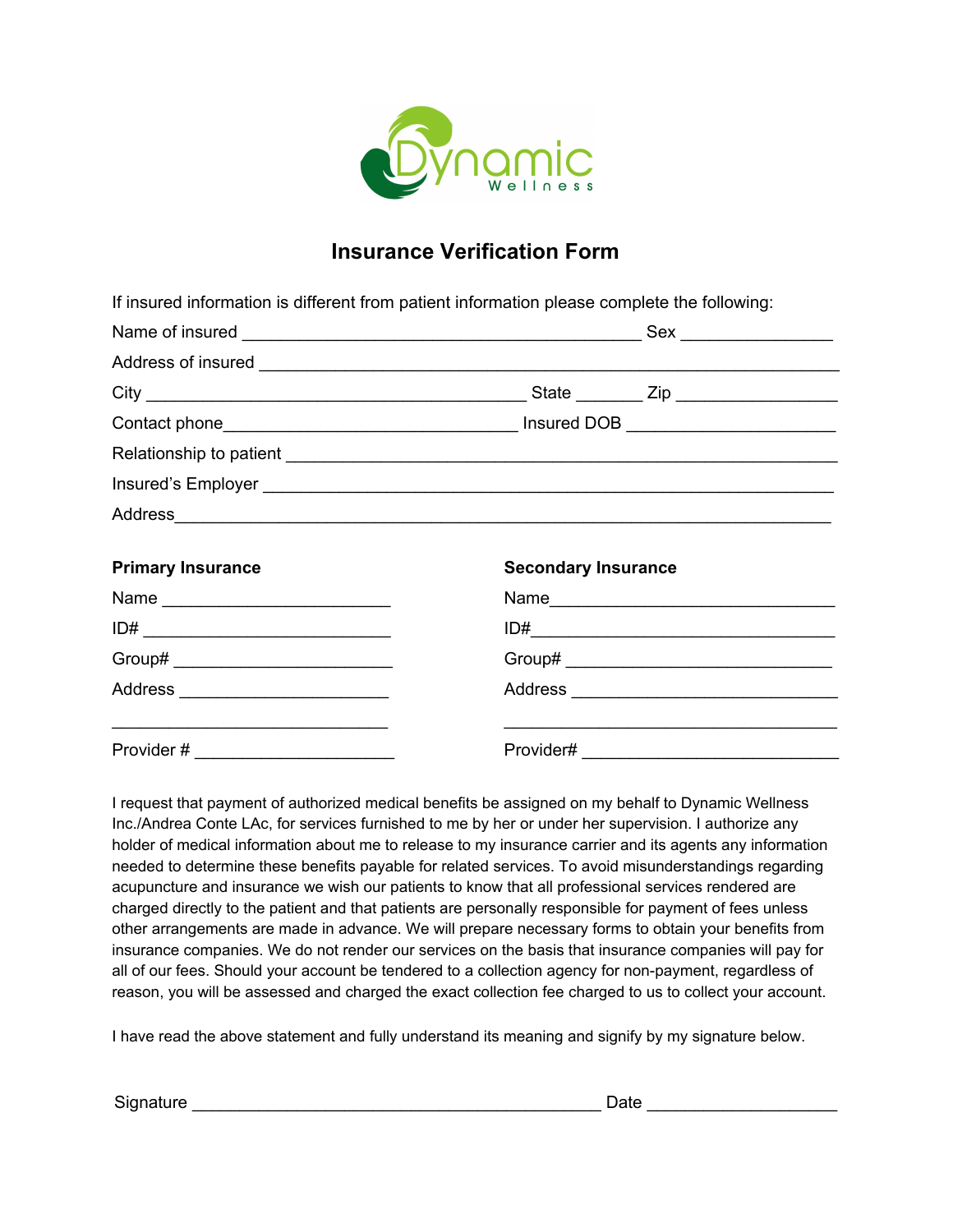

# **Assignment of Benefits (AOB)**

|                                    | of _____________________(Effective Date). I understand that if I am not eligible I will be |
|------------------------------------|--------------------------------------------------------------------------------------------|
|                                    | financially responsible for all services rendered and I agree to pay in full for said      |
|                                    | services within 30 days of receiving a bill.                                               |
|                                    |                                                                                            |
|                                    | when I receive checks and EOB's from my insurance company I will give them to your         |
|                                    | office, Andrea Sierra Dynamic Wellness Inc.                                                |
|                                    | $\mathsf{I}, \underline{\hspace{1cm}}$<br>(Patient Name), hereby assign and                |
|                                    | direct to pay any and all benefits for medical services to the office of Andrea Sierra,    |
| Dynamic Wellness Inc.              |                                                                                            |
|                                    | <u> 2000 - Johann Stone, mars et al. (</u><br>(Patient Name), hereby authorize             |
|                                    | release of any medical information requested by the insurance company in order to          |
| facilitate payment of said claims. |                                                                                            |
|                                    |                                                                                            |

Date \_\_\_\_\_\_\_\_\_\_\_\_\_\_\_\_\_

**www.DynamicWellnessLI.com**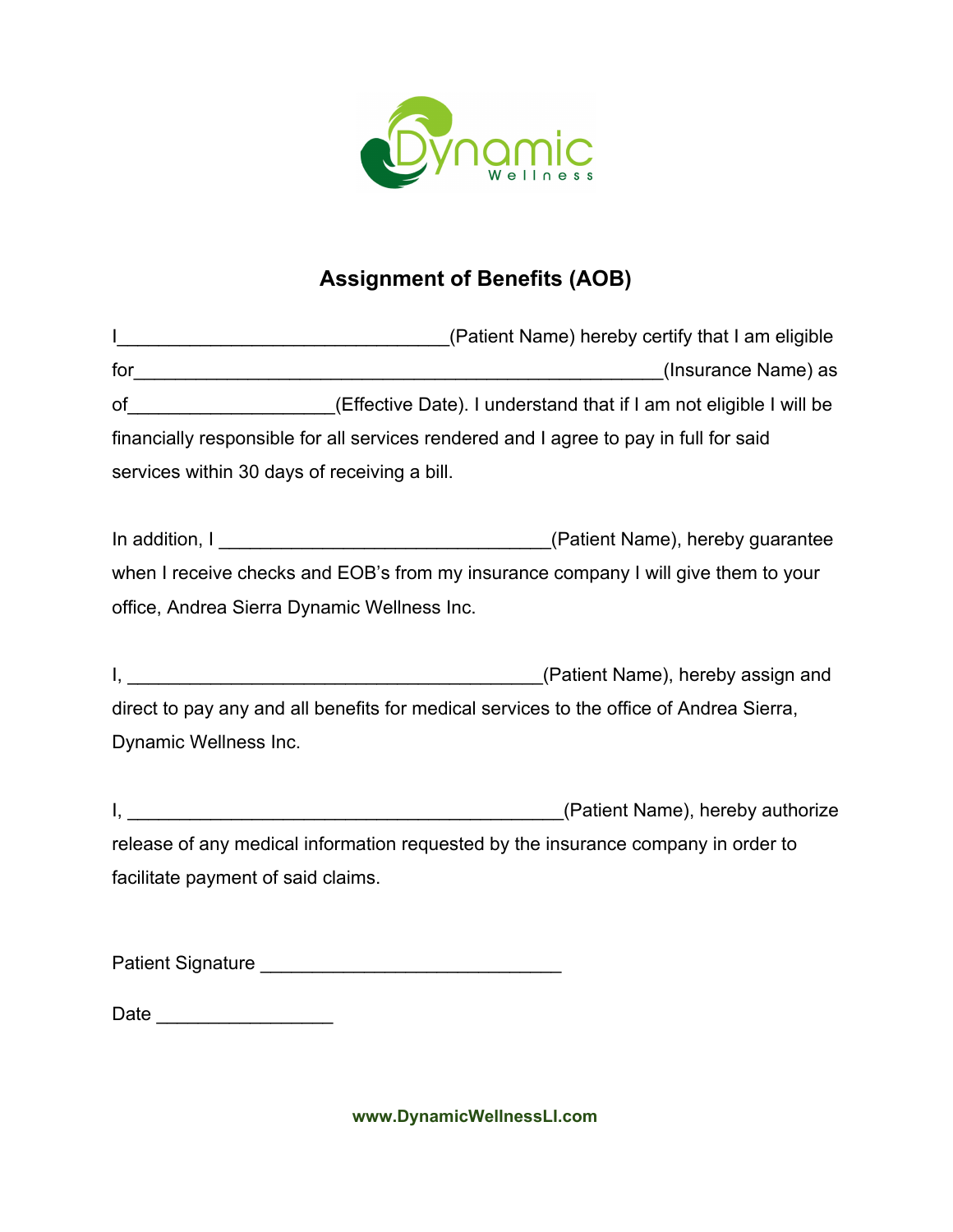### **Privacy Statement And Patient Authorization For Disclosure Of Personal Health Information**

Dynamic Wellness Inc. has informed me by this document that certain policies are in effect in their office, to insure my right to confidentiality of my personal health information. The doctor has informed me that this letter will cover the elements required in the HIPPA (Health Information Privacy Protection Act of 1996) regulations that go into effect April 14, 2003. My signature below signifies that I may have received this document and understand the intent and content of it. That it protect my rights to privacy, my ability to inspect and change any part of the chart. The addendum is to be completed in the presence of the doctor or of the designated office personnel.

The doctors are providers of record and are responsible for maintaining my health record and confidentiality at all times. Their office staff, including administrative and ancillary medical attendants have been counseled and trained in regards to the confidentiality of my medical record and will not discuss my care, nor have access to confidential information that is not required for them to perform their duties. Their duties require filing of reports within the chart, maintaining records, securing records, communication with insurance companies and governmental agencies. They are to be discreet and avoid incidental disclosure as best as physically possible within the confines of the office.

My signature below further authorizes the doctors and their staff to release pertinent health information for routine purposes such as treatment, communication with consultants, and other health care providers necessary to adequately provide for my complete health care, and payment by third party payers. This applies to all forms of communication, either paper or electronic. "Minimal Disclosure" of information will be permitted sufficient to comply with results from employers and to process workmens compensation claims. Government agencies including health department may be notified in reporting disease conditions required by state law.

On proper signing of an authorization to release information, I consent to have the doctor release to me or any individual agency I designate, or to my next of kin, if I am mentally or physically incapacitated to give my permission, a copy of my medical record in part or whole. I acknowledge that there will be a charge for such copying of the chart as prescribed by law and that copy will be available within 10 working days.

I have had the opportunity to ask questions. I acknowledge that at any time I may change any and all restrictions herein about sharing my health information. I give the doctors and their staff permission to utilize my protected information as described above in order to conduct their business and provide for my necessary medical care. This document shall remain in effect unless I direct otherwise.

Patient Name\_\_\_\_\_\_\_\_\_\_\_\_\_\_\_\_\_\_\_\_\_\_\_\_\_\_\_\_\_\_

Signature\_\_\_\_\_\_\_\_\_\_\_\_\_\_\_\_\_\_\_\_\_\_\_\_\_\_\_\_\_\_\_\_\_

Date\_\_\_\_\_\_\_\_\_\_\_\_\_\_\_\_\_\_\_\_\_\_\_\_\_\_\_\_\_\_\_\_\_\_\_\_\_